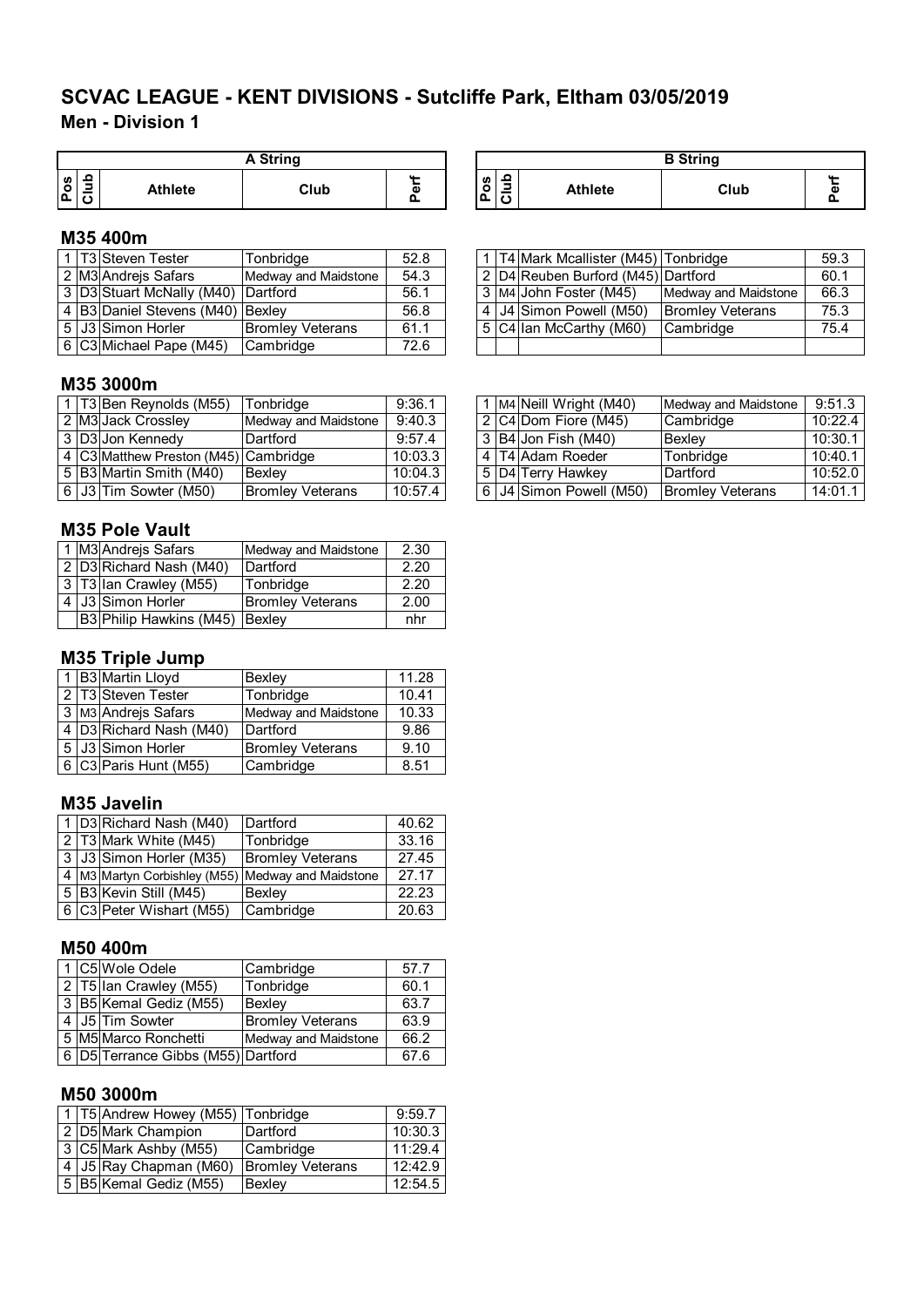**Men - Division 1**

|        |        |                | A String |              |
|--------|--------|----------------|----------|--------------|
| ဖ<br>0 | 음<br>⊇ | <b>Athlete</b> | Club     | ш.<br>ω<br>Ω |

#### **M50 Pole Vault**

|  | 1 T5 Peter Ebbage (M60)                           | Tonbridge | 2.20 |
|--|---------------------------------------------------|-----------|------|
|  | 2 D5 Gary Capon (M55)                             | Dartford  | 2.00 |
|  | 3 B5 Andrew Rushbrook (M55) Bexley                |           | 1.90 |
|  | 4 C5 Paris Hunt (M55)                             | Cambridge | 1.80 |
|  | 5 M5 Martyn Corbishley (M55) Medway and Maidstone |           | 1.70 |

## **M50 Triple Jump**

|  | 1 C5 Wole Odele                                | Cambridge            | 9.91 |
|--|------------------------------------------------|----------------------|------|
|  | 2 T5 Ian Crawley (M55)                         | Tonbridge            | 9.19 |
|  | 3 M5 Marco Ronchetti                           | Medway and Maidstone | 8.94 |
|  | 4 B5 Andrew Rushbrook (M55) Bexley             |                      | 8.78 |
|  | 5 JJ5 Philip Greenfield (M55) Bromley Veterans |                      | 8.25 |
|  | 6 D5 Gary Capon (M55)                          | Dartford             | 6.84 |

#### **M50 Javelin**

|  | 1 D5 John Fenton (M60)                          | Dartford                | 40.62 |
|--|-------------------------------------------------|-------------------------|-------|
|  | 2 C5 Paris Hunt (M55)                           | Cambridge               | 32.81 |
|  | 3   T5   Ian Crawley (M55)                      | Tonbridge               | 26.47 |
|  | 4 B5 Andrew Rushbrook (M55) Bexley              |                         | 26.45 |
|  | 5 M5 Marco Ronchetti (M50) Medway and Maidstone |                         | 21.04 |
|  | 6   J5 Simon Powell (M50)                       | <b>Bromley Veterans</b> | 16.97 |

## **M60 400m**

|  | 1 J6 Ray Chapman                          | <b>Bromley Veterans</b> | 67.8 |
|--|-------------------------------------------|-------------------------|------|
|  | 2 C6 Timothy Carter (M65) Cambridge       |                         | 68.0 |
|  | 3   T6   Brian Buckwell (M65)   Tonbridge |                         | 69.4 |
|  | 4 B6 Nick Winfield                        | <b>Bexlev</b>           | 71.2 |
|  | 5 M6 Rob Sibley (M65)                     | Medway and Maidstone    | 82.9 |
|  | 6 D6 Stephen Roberts (M65) Dartford       |                         | 91.5 |

## **M60 Triple Jump**

|  | 1 M6 Rob Sibley (M65)               | Medway and Maidstone    | 8.62 |
|--|-------------------------------------|-------------------------|------|
|  | 2 T6 Peter Ebbage                   | Tonbridge               | 8.30 |
|  | 3 B6 Nick Winfield                  | <b>Bexlev</b>           | 6.56 |
|  | 4 C6 Timothy Carter (M65) Cambridge |                         | 6.30 |
|  | 5 D6 Timothy Orr                    | Dartford                | 6.17 |
|  | 6 J6 Tony Unseld (M70)              | <b>Bromley Veterans</b> | 6.15 |

| <b>Match Details</b> |                        | <b>Mt Pts</b> | Pts | <b>Overall Details</b> | <b>Tot Mt Pts</b> | Tot Pts |
|----------------------|------------------------|---------------|-----|------------------------|-------------------|---------|
|                      | Tonbridge              |               | 70  | 1 Tonbridge            |                   | 70      |
|                      | 2 Medway and Maidstone | 5             | 51  | 2 Medway and Maidstone |                   | 51      |
|                      | 3 Dartford             |               | 50  | 3 Dartford             |                   | 50      |
|                      | 4 Cambridge            |               | 45  | 4 Cambridge            |                   | 45      |
|                      | 5 Bexley               |               | 40  | 5 Bexley               |                   | 40      |
|                      | 6 Bromley Veterans     |               | 32  | 6 Bromley Veterans     |                   | 32      |

BC-SCVAC-2019

| A String |                  |                      |                           | <b>B</b> String |      |  |
|----------|------------------|----------------------|---------------------------|-----------------|------|--|
| Club     | $\sim$<br>ត<br>ட | <b>S</b><br>o<br>۱Δ. | ≏<br>$\sim$<br>$\epsilon$ | <b>Athlete</b>  | Club |  |

| <b>Match Details</b>   | Mt Pts | Pts | <b>Overall Details</b> | <b>Tot Mt Pts</b> | <b>Tot Pts</b> |
|------------------------|--------|-----|------------------------|-------------------|----------------|
| 1 Tonbridge            |        | 70  | Tonbridge              |                   | 70             |
| 2 Medway and Maidstone |        | 51  | 2 Medway and Maidstone |                   | 51             |
| 3 Dartford             |        | 50  | 3 Dartford             |                   | 50             |
| 4 Cambridge            |        | 45  | 4 Cambridge            |                   | 45             |
| 5 Bexley               |        | 40  | 5 Bexley               |                   | 40             |
| 6 Bromley Veterans     |        | 32  | 6 Bromley Veterans     |                   | 32             |
|                        |        |     |                        |                   |                |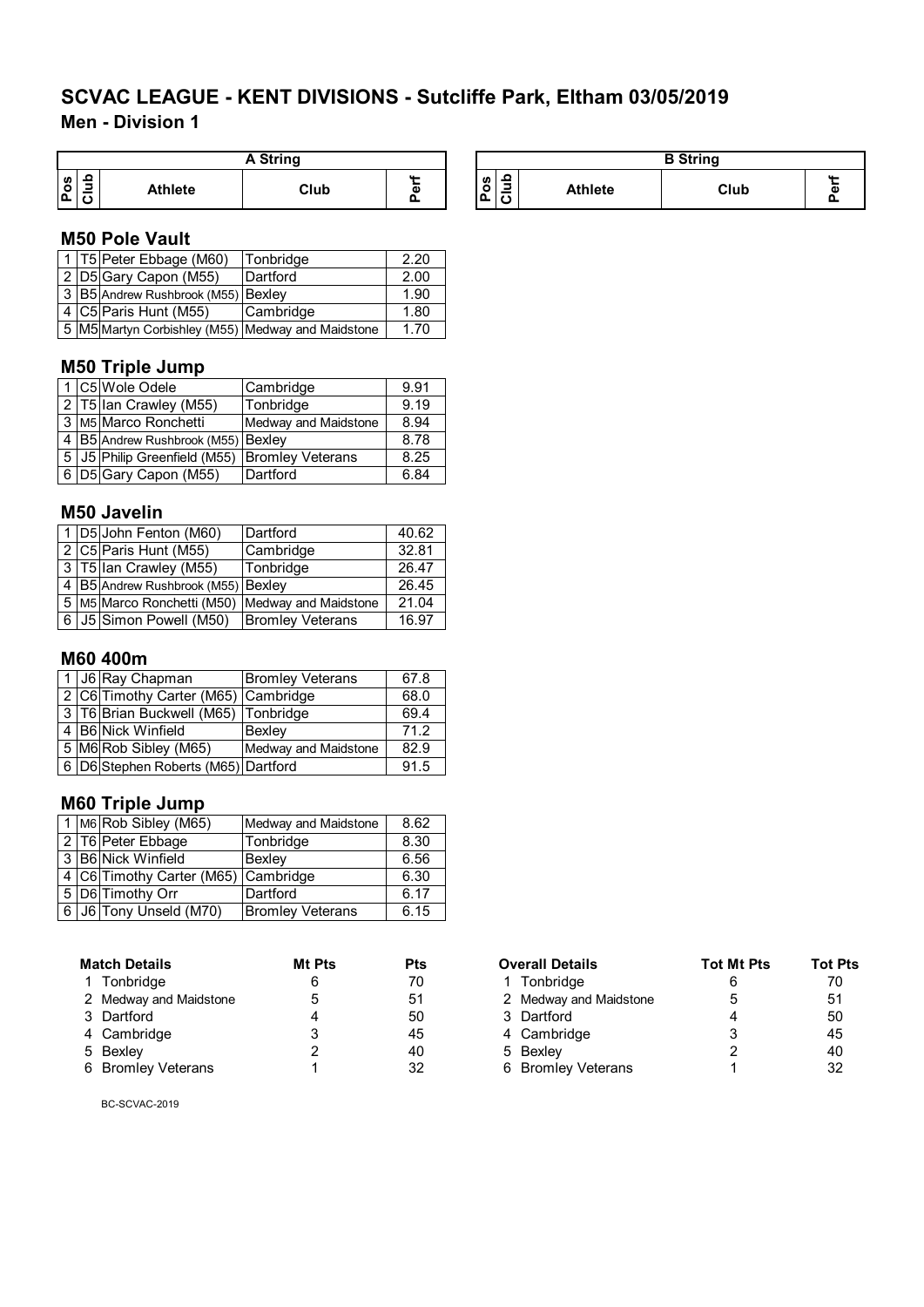## **Men - Division 2 SCVAC LEAGUE - KENT DIVISIONS - Sutcliffe Park, Eltham 03/05/2019**

|        | <b>A</b> String |                |      |        |  |  |  |  |  |
|--------|-----------------|----------------|------|--------|--|--|--|--|--|
| S<br>് |                 | <b>Athlete</b> | Club | Ф<br>Ω |  |  |  |  |  |

## **M35 400m**

|  | 1 A3 Peter Davey (M45)                | Ashford                       | 57.0 |  | 1   F4 Simon Parish (M45)             | <b>Blackheath and Bromley</b> | 60.5 |
|--|---------------------------------------|-------------------------------|------|--|---------------------------------------|-------------------------------|------|
|  | 2 K3 Steve Jones (M40)                | Swanley                       | 59.2 |  | 2 A4 Stephen Lake (M45)               | Ashford                       | 64.7 |
|  | 3 F3 Daniel Marks                     | <b>Blackheath and Bromley</b> | 60.7 |  | 3 K4 Paul Webster (M45)               | Swanley                       | 67.6 |
|  | l 4 IS3IGraham Dwver (M45) ISevenoaks |                               | 63.7 |  | 4   P4   John Tilston (M40)           | Paddock Wood                  | 68.4 |
|  | 5 P3 Trevor Simms (M50)               | Paddock Wood                  | 64.5 |  | 5 H4 Nicholas Varley (M50) Dartford B |                               | 75.1 |
|  | 6 X3 Luke Speller (M40)               | Bexley B                      | 67.5 |  | $6$ X4 Tan Troung (M45)               | <b>Bexley B</b>               | 76.0 |
|  | 7 H3 Paul Dawes (M45)                 | Dartford B                    | 71.1 |  | 7 S4 Jim Knight                       | Sevenoaks                     | 97.4 |

| A String |   |                                                               |                | <b>B</b> String |  |
|----------|---|---------------------------------------------------------------|----------------|-----------------|--|
| Club     | α | ≏<br><b>S</b><br>-<br>ق<br>ت<br>$\overline{\phantom{a}}$<br>J | <b>Athlete</b> | Club            |  |

|  | 1   F4 Simon Parish (M45)             | <b>Blackheath and Bromley</b> | 60.5 |
|--|---------------------------------------|-------------------------------|------|
|  | 2 A4 Stephen Lake (M45)               | Ashford                       | 64.7 |
|  | 3 K4 Paul Webster (M45)               | Swanley                       | 67.6 |
|  | 4 P4 John Tilston (M40)               | Paddock Wood                  | 68.4 |
|  | 5 H4 Nicholas Varley (M50) Dartford B |                               | 75.1 |
|  | $ 6 X4 $ Tan Troung (M45)             | Bexley B                      | 76.0 |
|  | 7 S4 Jim Knight                       | Sevenoaks                     | 97.4 |

## **M35 3000m**

|  | $1$ F3 Gareth Evans (M40)            | Blackheath and Bromley 9:53.3 |         |  | 1 P4 Robert Everitt (M45)         | Paddock Wood                  | 10:34.3 |
|--|--------------------------------------|-------------------------------|---------|--|-----------------------------------|-------------------------------|---------|
|  | 2 H3 Chris Biddle                    | Dartford B                    | 9:58.9  |  | 2   F4 Steve Hough (M45)          | <b>Blackheath and Bromley</b> | 11:03.5 |
|  | 3 P3 Wayne Balmer (M40) Paddock Wood |                               | 10:02.4 |  | 3 H4 Paul Dawes (M45)             | Dartford B                    | 11:12.6 |
|  | 4 S3 Daniel Witt (M40)               | Sevenoaks                     | 11:07.5 |  | 4 S4 Graham Dwyer (M45) Sevenoaks |                               | 11:52.9 |
|  | 5 K3 Paul Webster (M45)              | Swanley                       | 11:15.9 |  | 5 X3 Santos Diana (M45)           | Bexley B                      | 11:32.5 |
|  | 6 X4 Luke Speller (M40)              | <b>Bexley B</b>               | 11:35.0 |  |                                   |                               |         |
|  | 7 A3 Peter Le Rossignol              | Ashford                       | 12:58.8 |  |                                   |                               |         |

## **M35 Pole Vault**

|  | 1 A3 Peter Le Rossignol | Ashford                                            | -2.00   |
|--|-------------------------|----------------------------------------------------|---------|
|  |                         | 2 F3 Reynaldo Guevara (M40) Blackheath and Bromley | $-1.20$ |

## **M35 Triple Jump**

|  | 1 A3 Stephen Lake (M45)           | Ashford                       | 10.21 |
|--|-----------------------------------|-------------------------------|-------|
|  | 2 K3 Steve Jones (M40)            | Swanley                       | 8.70  |
|  | 3 F3 Simon Parish (M45)           | <b>Blackheath and Bromley</b> | 8.69  |
|  | 4 S3 Graham Dwyer (M45) Sevenoaks |                               | 8.61  |
|  | $\sqrt{5 X3 }$ Tan Troung (M45)   | <b>Bexley B</b>               | 5.91  |

#### **M35 Javelin**

|  | 1 P3 Wayne Balmer (M40) Paddock Wood |                               | 40.34 |
|--|--------------------------------------|-------------------------------|-------|
|  | 2 A3 Stephen Langford (M60) Ashford  |                               | 20.60 |
|  | 3 K3 Nigel Goddard (M55) Swanley     |                               | 13.93 |
|  | 4 F3 Gareth Evans (M40)              | <b>Blackheath and Bromley</b> | 13.36 |
|  | 5 S3 Duncan Cochrane (M60) Sevenoaks |                               | 11.85 |

#### **M50 400m**

|  | 1 H5 Colin Bates (M55)             | Dartford B                                      | 62.9 |
|--|------------------------------------|-------------------------------------------------|------|
|  | 2 P5 Trevor Crysell                | Paddock Wood                                    | 65.1 |
|  | 3 S5 Zachary Ramsden               | Sevenoaks                                       | 67.8 |
|  |                                    | 4 F5 Roger Beswick (M55) Blackheath and Bromley | 70.8 |
|  | 5 A5 Wayne Howe (M60)              | Ashford                                         | 82.1 |
|  | 6 X5 David Olszowka (M55) Bexley B |                                                 | 85.7 |
|  | 7 K5 Nigel Goddard (M55) Swanley   |                                                 | 87.2 |

## **M50 3000m**

|  | 1 P5 Steve Wright         | Paddock Wood                                          | 10:45.5 |
|--|---------------------------|-------------------------------------------------------|---------|
|  | 2 H5 David Hall           | Dartford B                                            | 10:48.2 |
|  |                           | 3   F5   Roger Beswick (M55)   Blackheath and Bromley | 10:56.7 |
|  | 4 A5 Kevin Williams (M55) | Ashford                                               | 11:10.3 |
|  | 5 S5 Zachary Ramsden      | Sevenoaks                                             | 11:12.0 |
|  | 6 X5 Andy Whitnell        | <b>Bexley B</b>                                       | 13:08.1 |
|  | 7 K5 Andy Dunmall         | Swanley                                               | 13:10.9 |

|  | 1   P4   Robert Everitt (M45) | Paddock Wood                  | 10:34.3 |
|--|-------------------------------|-------------------------------|---------|
|  | 2 F4 Steve Hough (M45)        | <b>Blackheath and Bromley</b> | 11:03.5 |
|  | 3 H4 Paul Dawes (M45)         | Dartford B                    | 11:12.6 |
|  | 4 S4 Graham Dwyer (M45)       | <b>Sevenoaks</b>              | 11:52.9 |
|  | 5   X3   Santos Diana (M45)   | <b>Bexley B</b>               | 11:32.5 |
|  |                               |                               |         |
|  |                               |                               |         |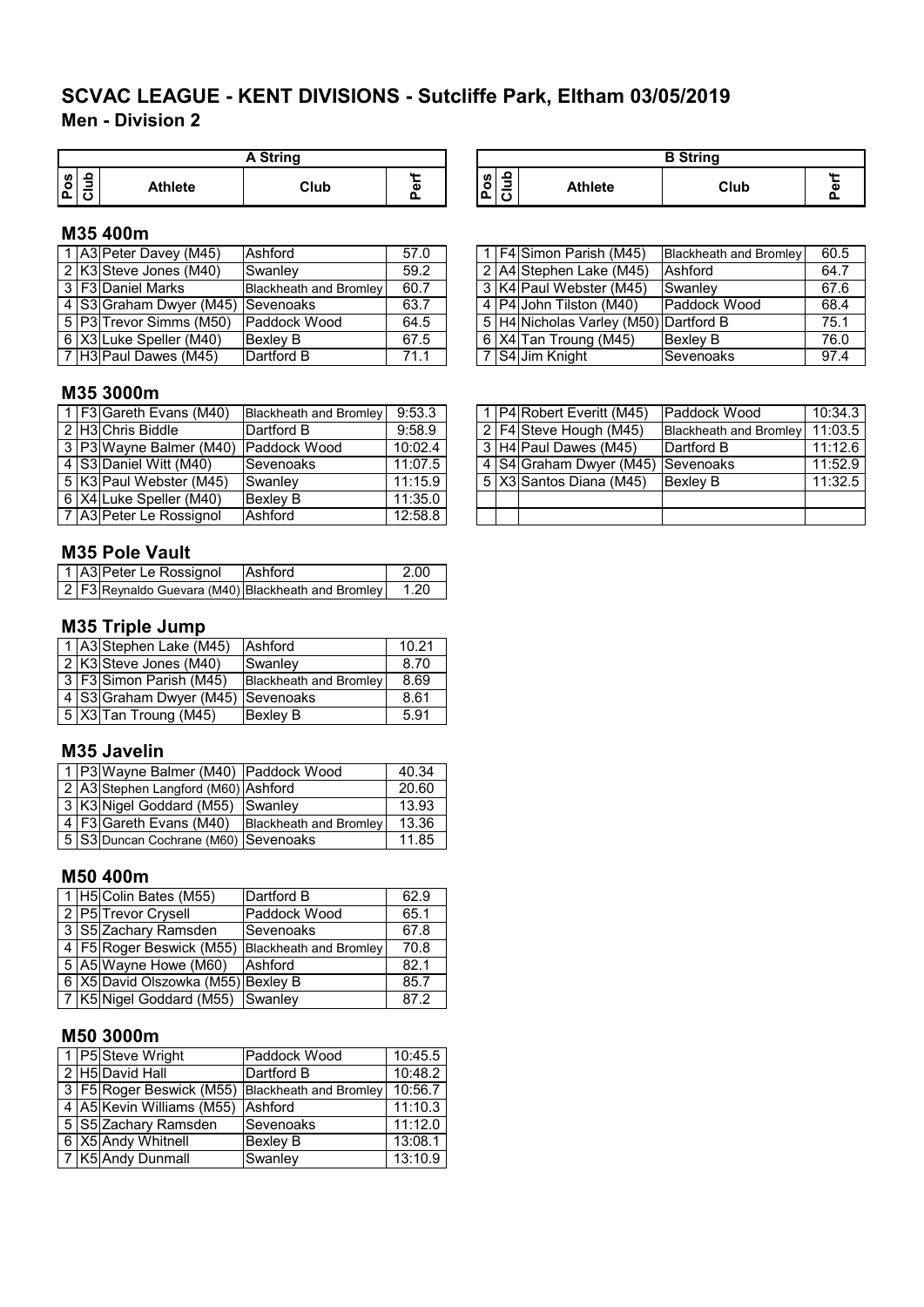**Men - Division 2**

| String                                                          |                |      |             |          |                                                         | $C$ frinn |
|-----------------------------------------------------------------|----------------|------|-------------|----------|---------------------------------------------------------|-----------|
| ء<br>w<br>$\overline{\phantom{a}}$<br>؎<br>-<br><u>ا م</u><br>ັ | <b>Athlete</b> | Club | $\sim$<br>m | °°<br>۱ã | c<br>Athlete<br>۰<br>-<br>$\overline{\phantom{a}}$<br>◡ | Club      |

## **M50 Pole Vault**

|  | 1 A5 Mick Goodall (M65)  | <b>Ashford</b>                | 2.00 |
|--|--------------------------|-------------------------------|------|
|  | 2   P5  Mark Woods (M55) | Paddock Wood                  | 1.80 |
|  | $3$ F5 Alan Hardy (M60)  | <b>Blackheath and Bromley</b> | 1.60 |

## **M50 Triple Jump**

|  | 1   A5   Wayne Howe (M60)          | Ashford                                               | 9.01 |
|--|------------------------------------|-------------------------------------------------------|------|
|  | 2 P5 Trevor Crysell                | Paddock Wood                                          | 8.99 |
|  |                                    | 3   F5   Roger Beswick (M55)   Blackheath and Bromley | 5.88 |
|  | 4 X5 David Olszowka (M55) Bexley B |                                                       | 5.70 |

## **M50 Javelin**

|  |                                    | 1   F5 Stephen Langdon (M60) Blackheath and Bromley | 34.09 |
|--|------------------------------------|-----------------------------------------------------|-------|
|  | 2 A5 Wayne Howe (M60)              | Ashford                                             | 31.90 |
|  | 3 H5 Colin Bates (M55)             | Dartford B                                          | 23.76 |
|  | 4   P5   Trevor Crysell (M50)      | Paddock Wood                                        | 21.39 |
|  | 5 K5 Robert Myers (M50)            | Swanley                                             | 17.30 |
|  | 6 S5 David Simpson (M75) Sevenoaks |                                                     | 13.52 |
|  | 7 X5 Andy Whitnell (M50)           | <b>Bexley B</b>                                     | 7.06  |

## **M60 400m**

|  | 1 A6 Stephen Langford   | Ashford                       | 70.5 |
|--|-------------------------|-------------------------------|------|
|  | 2 P6 Les Percival (M65) | Paddock Wood                  | 70.6 |
|  | 3 F6 Robert Brown (M65) | <b>Blackheath and Bromley</b> | 71.5 |
|  | 4 S6 Duncan Cochrane    | Sevenoaks                     | 79.2 |
|  | 5 X6 Barry Leaf         | <b>Bexley B</b>               | 86.0 |
|  | 6 K6 Kevin Ladley       | Swanley                       | 95.4 |

## **M60 Triple Jump**

|  | 1   A6   Stephen Langford | <b>Ashford</b>                | 9.59 |
|--|---------------------------|-------------------------------|------|
|  | 2 P6 Les Percival (M65)   | Paddock Wood                  | 6.56 |
|  | 3 F6 Robert Brown (M65)   | <b>Blackheath and Bromley</b> | 6.23 |
|  | 4 K6 Kevin Ladley         | Swanlev                       | nır  |
|  | 4 X6 Barry Leaf           | <b>Bexley B</b>               | nii  |

## **Match Details**

| 1 Blackheath and Bromley | 76 | <b>Blackheath and Bromley</b> | 76 |
|--------------------------|----|-------------------------------|----|
| 2 Ashford                | 75 | 2 Ashford                     | 75 |
| 3 Paddock Wood           | 67 | 3 Paddock Wood                | 67 |
| 4 Sevenoaks              | 34 | 4 Sevenoaks                   | 34 |
| 5 Dartford B             | 33 | 5 Dartford B                  | 33 |
| 6 Swanley                | 32 | 6 Swanley                     | 32 |
| 7 Bexley B               | 24 | 7 Bexley B                    | 24 |

| 1 Blackheath and Bromley |   | 76 |
|--------------------------|---|----|
| 2 Ashford                | 6 | 75 |
| 3 Paddock Wood           | 5 | 67 |
| 4 Sevenoaks              |   | 34 |
| 5 Dartford B             | 3 | 33 |
| 6 Swanley                | 2 | 32 |
| 7 Bexley B               | 1 | 24 |

**Perf**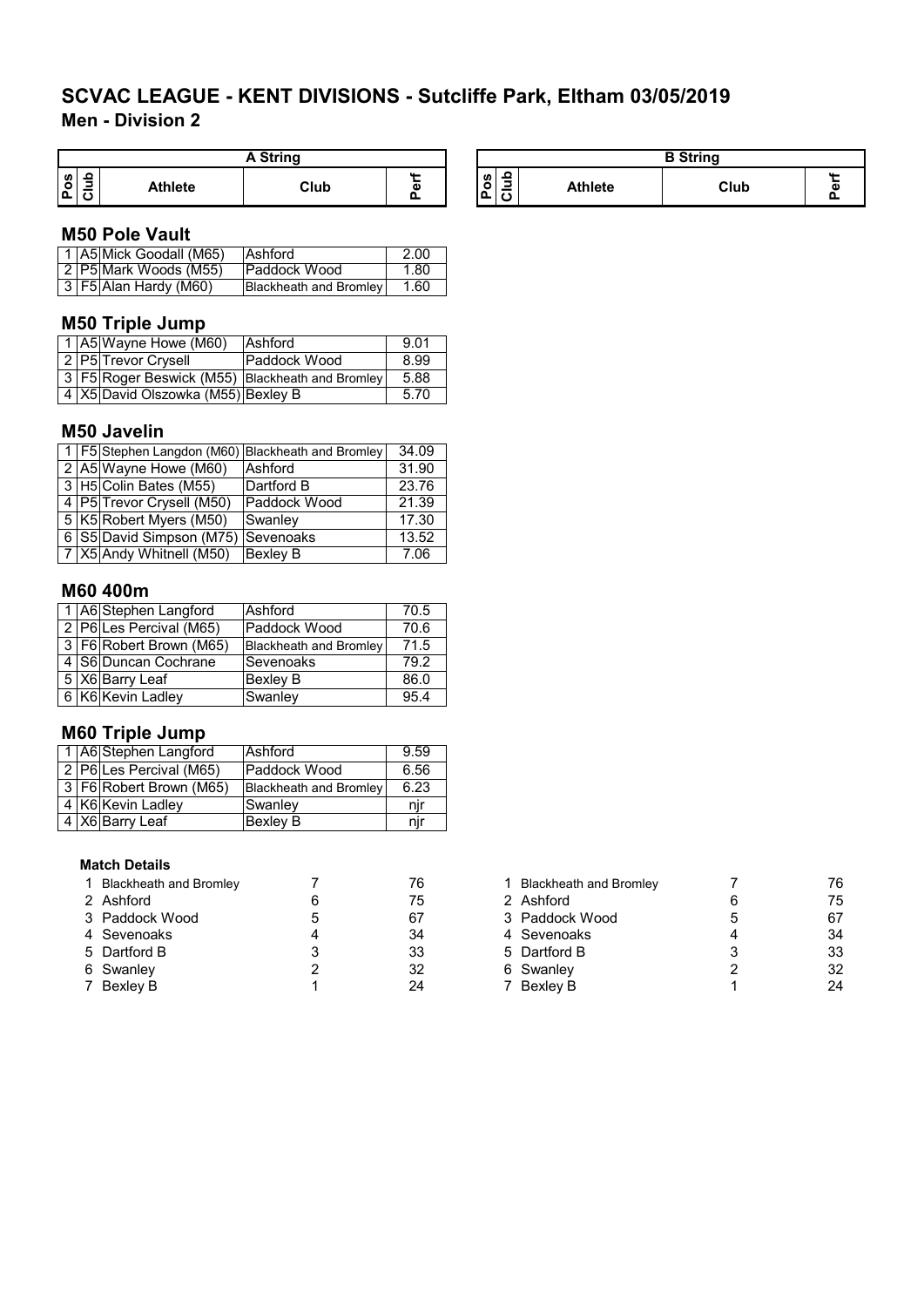**Men - Division 2**

| <b>String</b>        |                |      |          |                                                                |         | P String |        |
|----------------------|----------------|------|----------|----------------------------------------------------------------|---------|----------|--------|
| $\frac{1}{2}$<br>। ਹ | <b>Athlete</b> | Club | $\cdots$ | л.<br><b>S</b><br>$\overline{\phantom{a}}$<br>О<br>ᅠ 1 요<br>10 | Athlete | Club     | $\sim$ |

## **Mens Non Scoring Results**

**M35 3000m**

| David Reader (M45)                  | Cambridge H                                 | 10:14.1 |
|-------------------------------------|---------------------------------------------|---------|
| lan Firla (M45)                     | <b>Blackheath &amp; Bromley</b>             | 10:20.3 |
| James Beeston (M45) Tonbridge AC    |                                             | 10:42.5 |
|                                     | Darren Corneille (M35) Blackheath & Bromley | 10:55.0 |
| M50                                 |                                             |         |
| 400m                                |                                             |         |
| Phil Greenfield (M55)               | <b>Bromley Veterans</b>                     | 72.9    |
| 3000m                               |                                             |         |
| Justin Lane (M40)                   | Medway & Maidstone AC                       | 10:01.7 |
| Mark Pitcairn-Knowles (M50)         | Tonbridge AC                                | 10:57.5 |
| Jerry Carnell (M60)                 | Cambridge H                                 | 11:39.7 |
| Robert Fursey (M50)                 | Medway & Maidstone AC                       | 11:48.2 |
| Antony Fullbrook (M50) Tonbridge AC |                                             | 12:00.9 |
| Andrew Rackham (M45) Sevenoaks AC   |                                             | 12:44.0 |

BC-SCVAC-2019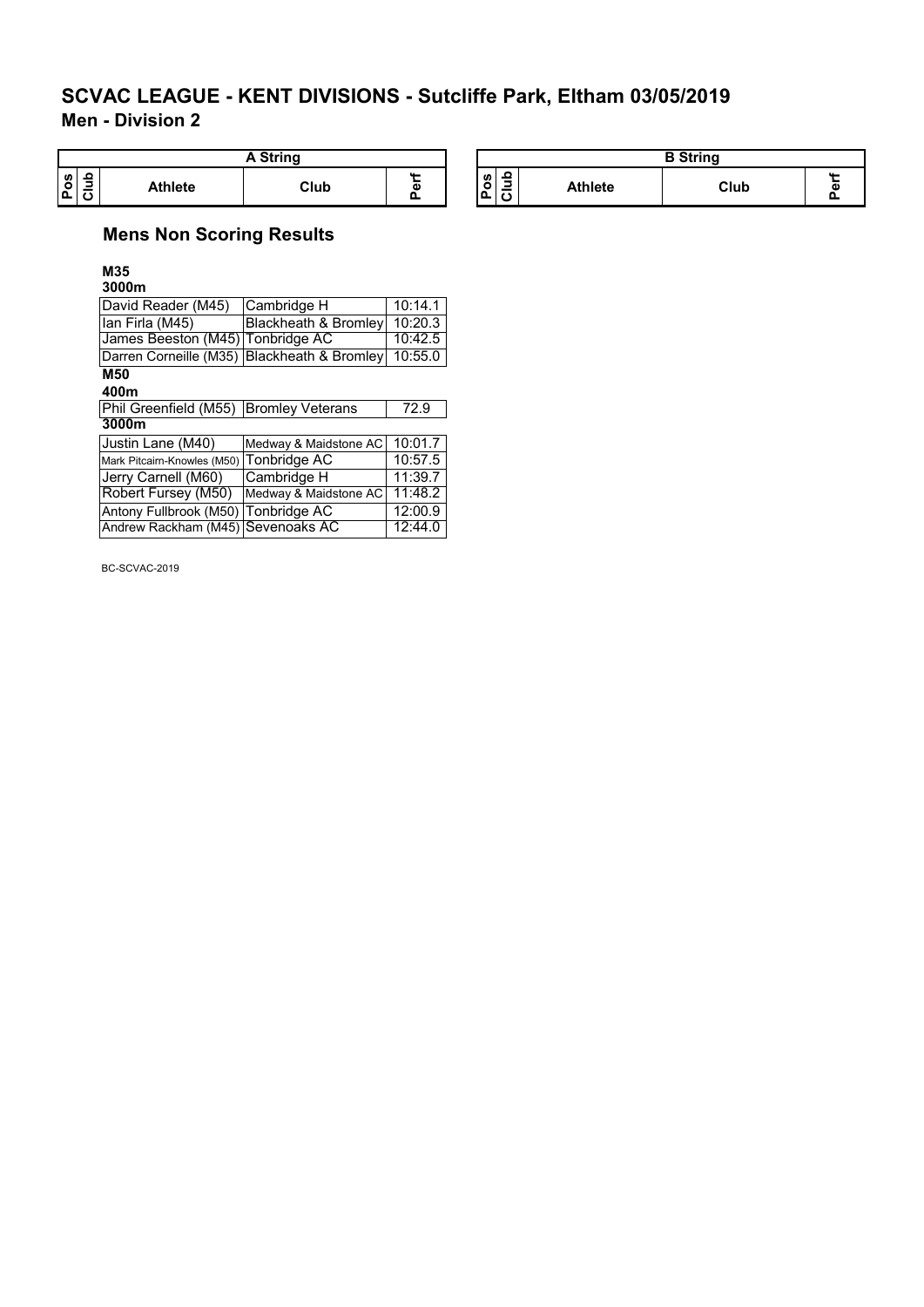## **Women - Division 1 SCVAC LEAGUE - KENT DIVISIONS - Sutcliffe Park, Eltham 03/05/2019**

|        |   |                | <b>A</b> String |        |
|--------|---|----------------|-----------------|--------|
| Ø<br>൦ | ≘ | <b>Athlete</b> | Club            | ω<br>Ω |

## **W35 400m**

|  | 1 D3 Kirstie Taylor (W40)  | <b>IDartford</b>                                | 68.8 |  | 1 T4 Nina Ridge (W45)                   | Tonbridge                     | 69.9 |
|--|----------------------------|-------------------------------------------------|------|--|-----------------------------------------|-------------------------------|------|
|  |                            | 2 F3 Carole Coulon (W40) Blackheath and Bromley | 69.0 |  | 2 D4 Helen Nyberg-Mitroi (W40) Dartford |                               | 71.9 |
|  | 3  T3 Lisa Knight (W45)    | Tonbridae                                       | 70.5 |  | 3  C4 Lisa Atkinson (W45)               | <b>Cambridge</b>              | 76.1 |
|  | l 4 IC3ISusan Dixon (W50). | <b>Cambridge</b>                                | 71.3 |  | 4 F4 Sarah Belaon                       | <b>Blackheath and Bromley</b> | 78.5 |
|  | 5  K3 Anna Willard (W45)   | <b>Swanley</b>                                  | 86.8 |  |                                         |                               |      |

## **W35 3000m**

|  |                          | 1 F3 Carole Coulon (W40) Blackheath and Bromley | 11:07.1 |  | . 1 T4 Sasha Humphries (W45) Tonbridge                |           | 11:35.3 |
|--|--------------------------|-------------------------------------------------|---------|--|-------------------------------------------------------|-----------|---------|
|  | 2 D3 Hannah Roberts      | Dartford                                        | 11:08.5 |  | 2   F4   Jennie Butler (W45)   Blackheath and Bromley |           | 11:55.0 |
|  | 3 T3 Claire Day          | Tonbridae                                       | 11:10.4 |  | 3 D4 Stephanie Wood (W50) Dartford                    |           | 13:10.1 |
|  | 4  C3 Susan Dixon (W50)  | Cambridge                                       | 12:51.4 |  | 4 C4 Sally Carr (W45)                                 | Cambridge | 13:59.2 |
|  | 5  K3 Anna Willard (W45) | Swanlev                                         | 15:15.0 |  |                                                       |           |         |

#### **W35 Triple Jump**

|  | 1 D3 Helen Nyberg-Mitroi (W40) Dartford |                               | 8.24 |  |  |  |
|--|-----------------------------------------|-------------------------------|------|--|--|--|
|  | 2 T3 Nina Ridge (W45)                   | Tonbridge                     | 8.18 |  |  |  |
|  | 3 P3 Elizabeth Duffin                   | Paddock Wood                  | 6.27 |  |  |  |
|  | 4 K3 Victoria Ingamells (W45)           | Swanley                       | 5.49 |  |  |  |
|  | $\sqrt{5}$ F3 Anne Cilia (W60)          | <b>Blackheath and Bromley</b> | 5.48 |  |  |  |

## **W35 Javelin**

|  | 1 P3 Elizabeth Duffin (W35)                         | <b>Paddock Wood</b> | 20.77 |
|--|-----------------------------------------------------|---------------------|-------|
|  | 2 D3 Kirstie Taylor (W40)                           | Dartford            | 19.05 |
|  | 3 T3 Elise Rendall (W40)                            | Tonbridge           | 18.22 |
|  | 4 K3 Anna Willard (W45)                             | Swanley             | 10.61 |
|  | 5 C3 Jennifer Agyepong (W50) Cambridge              |                     | 9.69  |
|  | 6   F3 Carole Coulon (W40)   Blackheath and Bromley |                     | 9.05  |

## **W50 400m**

|  | 1   F5   Helen Godsell (W65)   Blackheath and Bromley |           | 73.0  |
|--|-------------------------------------------------------|-----------|-------|
|  | 2 C5 Christine Bond (W55) Cambridge                   |           | 79.9  |
|  | 3 D5 Denise Rose (W55)                                | Dartford  | 82.9  |
|  | $\sqrt{4 T5 }$ Helen Bond                             | Tonbridge | 85.3  |
|  | 5 K5 Jacqueline Boddy                                 | Swanley   | 130.9 |

## **W50 3000m**

|  | T5 Tina Oldershaw                             | Tonbridge | ntr |
|--|-----------------------------------------------|-----------|-----|
|  | C5 Christine Bond (W55) Cambridge             |           | ntr |
|  | F5 Zoe Kingsmell (W55) Blackheath and Bromley |           | ntr |
|  | K5 Jacqueline Boddy                           | Swanley   | ntr |

## **W50 Triple Jump**

|  | 1   F5 Jacqueline Montgomery  Blackheath and Bromley |           | 7.30 |
|--|------------------------------------------------------|-----------|------|
|  | 2 P5 Teresa Hinton (W55) Paddock Wood                |           | 6.23 |
|  | 3   T5   Helen Bond                                  | Tonbridge | 6.12 |
|  | 4 K5 Helena Orrom (W55) Swanley                      |           | nır  |

#### **W50 Javelin**

|  | 1 C5 Christine Bond (W55) Cambridge                   | 14.59 |
|--|-------------------------------------------------------|-------|
|  | 2 P5 Teresa Hinton (W55) Paddock Wood                 | 13.98 |
|  | 3 T5 Julie Thomson (W55) Tonbridge                    | 11.07 |
|  | 4   F5 Jacqueline Montgomery   Blackheath and Bromley | 9.07  |
|  | 5 K5 Helena Orrom (W55) Swanley                       | 8.14  |

| <b>A String</b> |    | <b>B</b> String                         |                |      |             |  |
|-----------------|----|-----------------------------------------|----------------|------|-------------|--|
| Club            | a. | ≏<br><b>S</b><br>-<br>o<br>-<br>o<br>c١ | <b>Athlete</b> | Club | $\sim$<br>C |  |

|  | $\sqrt{1 T4 }$ Nina Ridge (W45)         | Tonbridge                     | 69.9 |
|--|-----------------------------------------|-------------------------------|------|
|  | 2 D4 Helen Nyberg-Mitroi (W40) Dartford |                               | 71.9 |
|  | 3 C4 Lisa Atkinson (W45) Cambridge      |                               | 76.1 |
|  | l 4 F4 Sarah Belaon                     | <b>Blackheath and Bromley</b> | 78.5 |
|  |                                         |                               |      |

|  | 1   T4 Sasha Humphries (W45)   Tonbridge |                               | 11:35.3 |
|--|------------------------------------------|-------------------------------|---------|
|  | 2 F4 Jennie Butler (W45)                 | <b>Blackheath and Bromley</b> | 11:55.0 |
|  | 3 D4 Stephanie Wood (W50) Dartford       |                               | 13:10.1 |
|  | 4 C4 Sally Carr (W45)                    | Cambridge                     | 13:59.2 |
|  |                                          |                               |         |